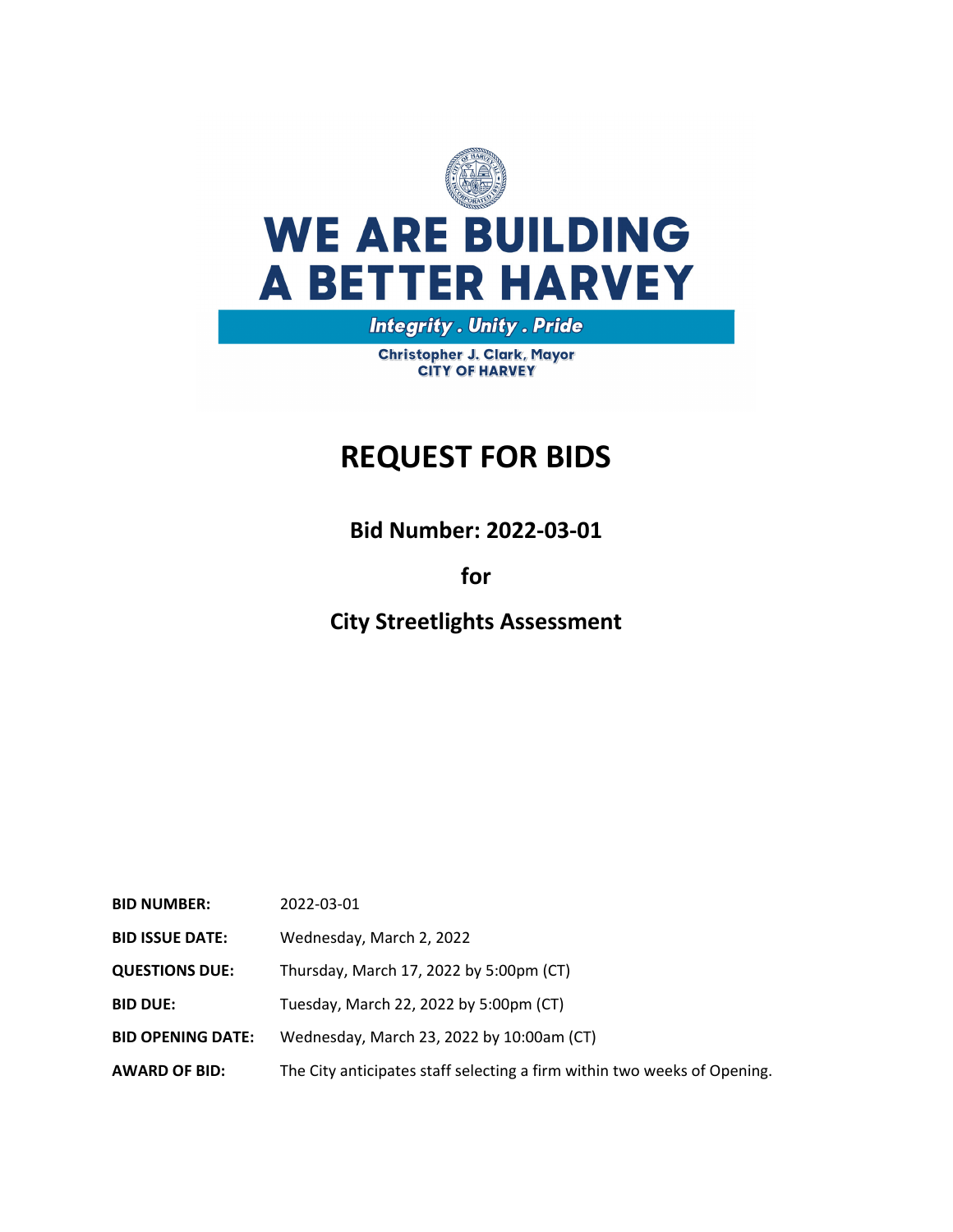# **TABLE OF CONTENTS**

| <b>Appendix A: Streetlight Locations Map</b> |
|----------------------------------------------|

**Appendix B:** Streetlight Addresses

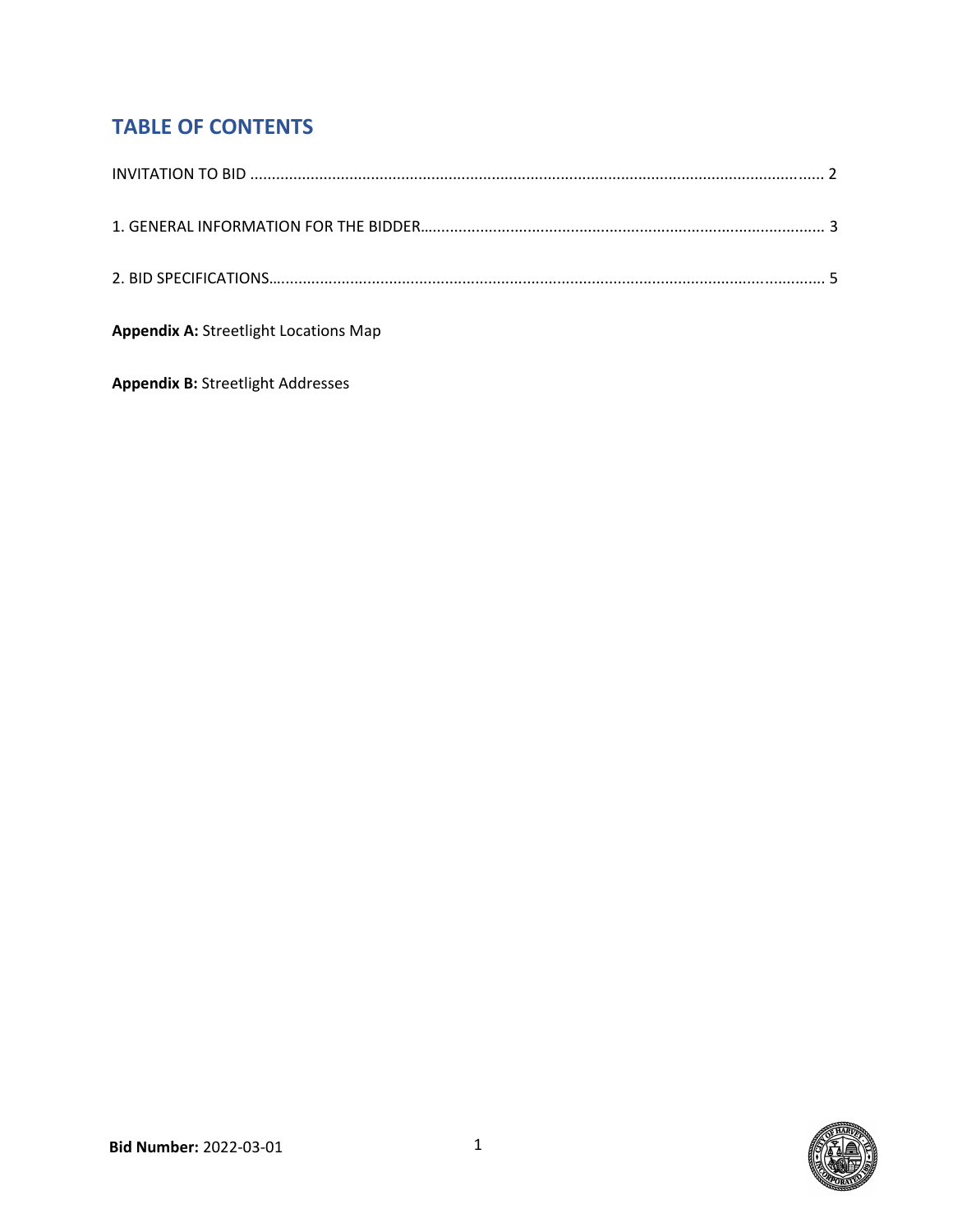# **INVITATION TO BID CITY STREETLIGHTS ASSESSMENT CITY OF HARVEY**

THE CITY OF HARVEY, ILLINOIS, acting pursuant to the City's charter, will receive bids by email at procurement@cityofharveyil.gov for the assessment of streetlights within the City of Harvey until Tuesday, March 22, 2022 by 5:00pm (CT)

Bids will be publicly opened and read aloud Wednesday, March 23, 2022 by 10:00am (CT) in the City's Conference Chambers and via Microsoft Teams. Bids should be submitted via email with the subject line "STREETLIGHT ASSESSMENT – [COMPANY NAME]."

Bids are being solicited only from responsible and established bidders known to be experienced and regularly engaged in the work of conditions assessment and troubleshooting of electrical infrastructure. Satisfactory evidence that the bidder has the necessary capital, equipment, experience, and personnel to do the work may be required.

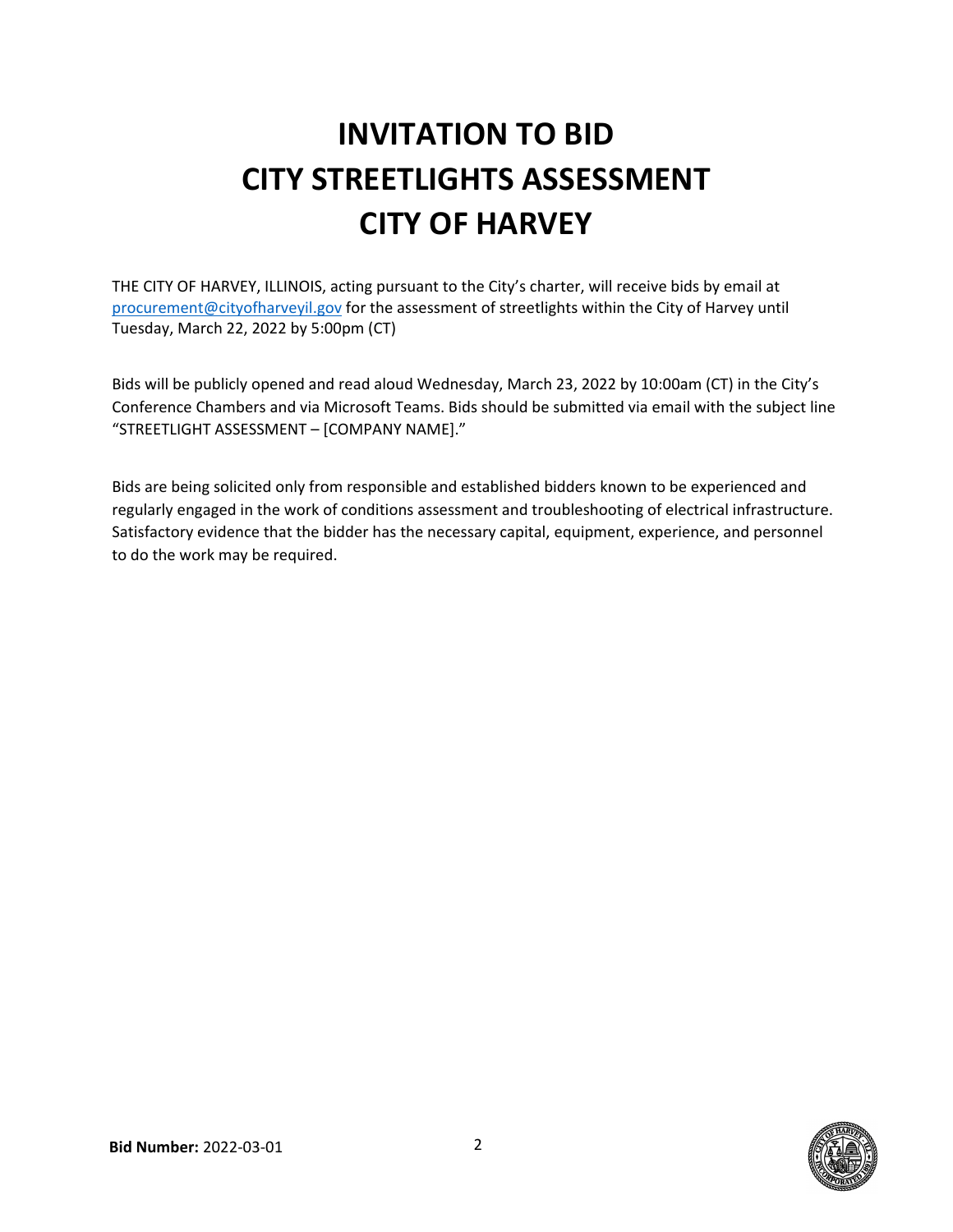## **1. GENERAL INFORMATION FOR THE BIDDER**

#### 1.1. QUALIFICATION REQUIREMENTS

Bids are solicited only from responsible bidders known to be experienced and regularly engaged work of similar character and scope to that covered in this Request for Bids ("RFB"). Satisfactory evidence that the bidder has the necessary capital, equipment, experience, and personnel to do the work may be required.

#### 1.2. RESPONSE DATE

To be considered, bids must be received at the City on or before the time specified in the Invitation to Bid. The contractor's name must be included in the email subject line. All information submitted in the bid, including but not limited to bid prices, equipment, etc., must remain valid and available for acceptance by the City for at least ninety (90) days past the submission deadline.

#### 1.3. OPENING OF BIDS

All bids received will be publicly opened and read at the time and place specified in the Invitation to Bid. All bidders are invited to be physically present or participate via Microsoft Teams. Bidders planning to participate via Microsoft Teams must send email to procurement@cityofharveyil.gov requesting an invitation to the Microsoft Teams meeting.

#### 1.4. REJECTION OF BIDS

The City reserves the right to reject any or all bids, in part or in their entirety, or to waive any informality or defect in any bid, or to accept any bid which, in its opinion is deemed most advantageous to the City.

#### 1.5. RESPONSE TO BIDDER QUESTIONS

Explanations desired by a prospective bidder shall be requested of the City by email, and if explanations are necessary, a reply shall be made in the form of an addendum, a copy of which will be forwarded to each known perspective bidder.

Every request for such explanation shall be submitted by email to procurement@cityofharveyil.gov by Thursday, March 17, 2022 by 5:00pm (CT). No inquiry or request received after this deadline will be given consideration.

#### 1.6. BIDDER RESPONSIBILITY

The City of Harvey will not be liable for any cost incurred in the development of a proposal responsive to this request. By submitting a bid to do the work, the Bidder represents that it is fully informed concerning the scope of the project, the requirements of the Contract, the physical conditions likely to be encountered in the work, and the character, quality, and quantity of services required by the City.

The Successful Bidder shall furnish all labor materials, supplies, devices, or tools needed to perform the required services. The Bidder will not be entitled to additional compensation if it later determines that conditions require methods or equipment other than those anticipated in making its bid. In addition, the Successful Bidder shall provide all vehicles and other equipment and material necessary for the work. Bidders having questions regarding this RFB should request clarification before submitting a bid. Negligence or inattention of the Bidder in filing a bid, or in any phase of the performance of the work, shall be grounds for refusal of the City to agree to additional compensation. Bidders having questions regarding this RFB contact the City for clarification.

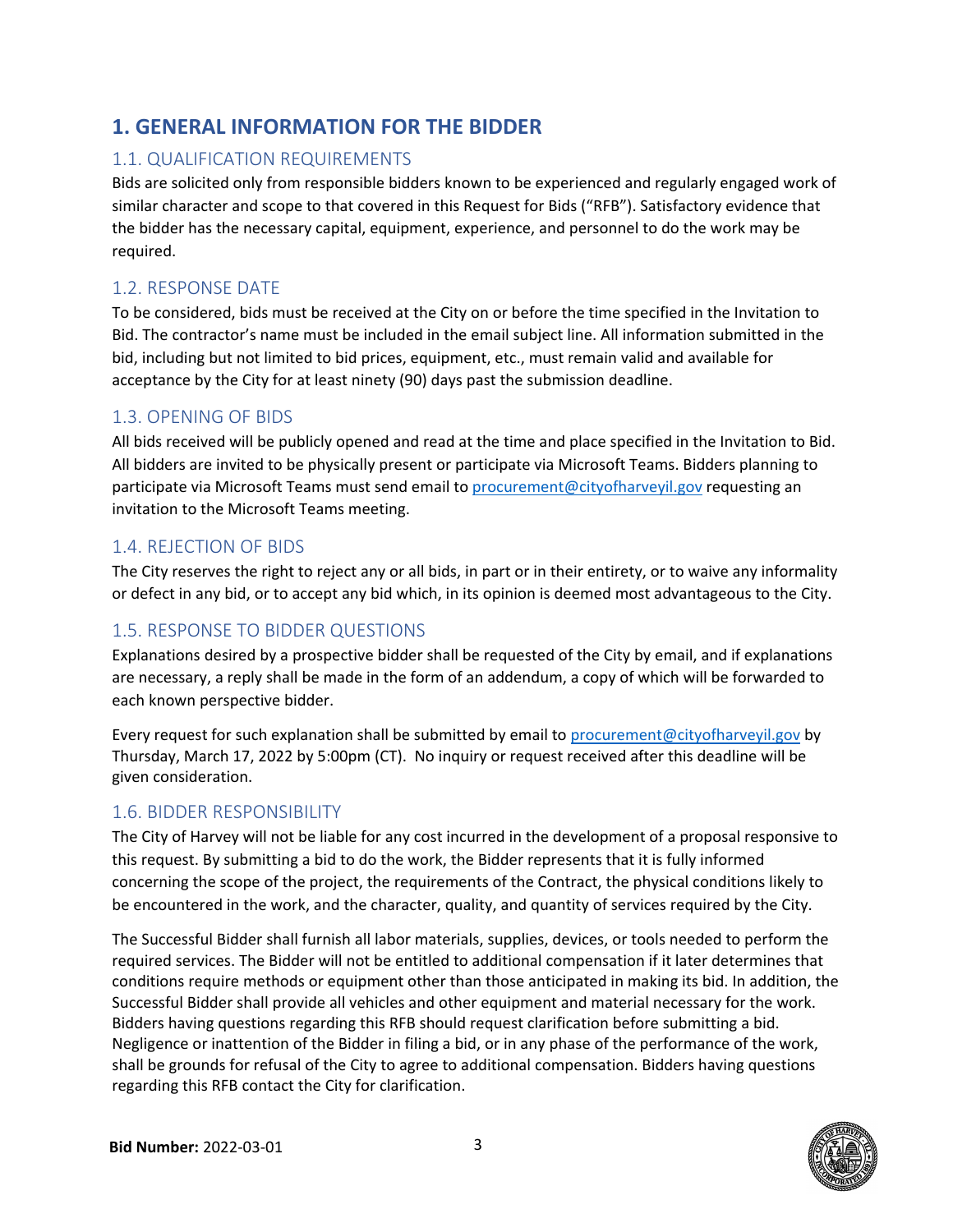#### 1.7. CONTRACT EXECUTION

The bidder to whom the Contract is awarded shall, within ten (10) calendar days after the notice of award, enter into a written contract with the City. Failure to execute a contract will be considered abandonment of the award and the City shall have no further obligation to that bidder.

#### 1.8. INCURRING COSTS

The City is not liable for any costs incurred by contractors prior to the issuance of a Contract.

#### 1.9. MATERIAL SUBMITTED

All materials submitted as part of a bid will become the property of the City. The City reserves the right to use any or all ideas presented.

#### 1.10. LENGTH OF CONTRACT

Bids shall address, to the greatest extent possible, all possible service delivery impacts, including, but not limited to, bid prices, equipment, etc., throughout the term of the contract. The City seeks to have the streetlight assessment and report completed within sixty days (60) from signing of contract. This contract shall also be subject to appropriation by the City Council. In the absence of an appropriation, a contract issued pursuant to this RFB shall be void and of no effect.

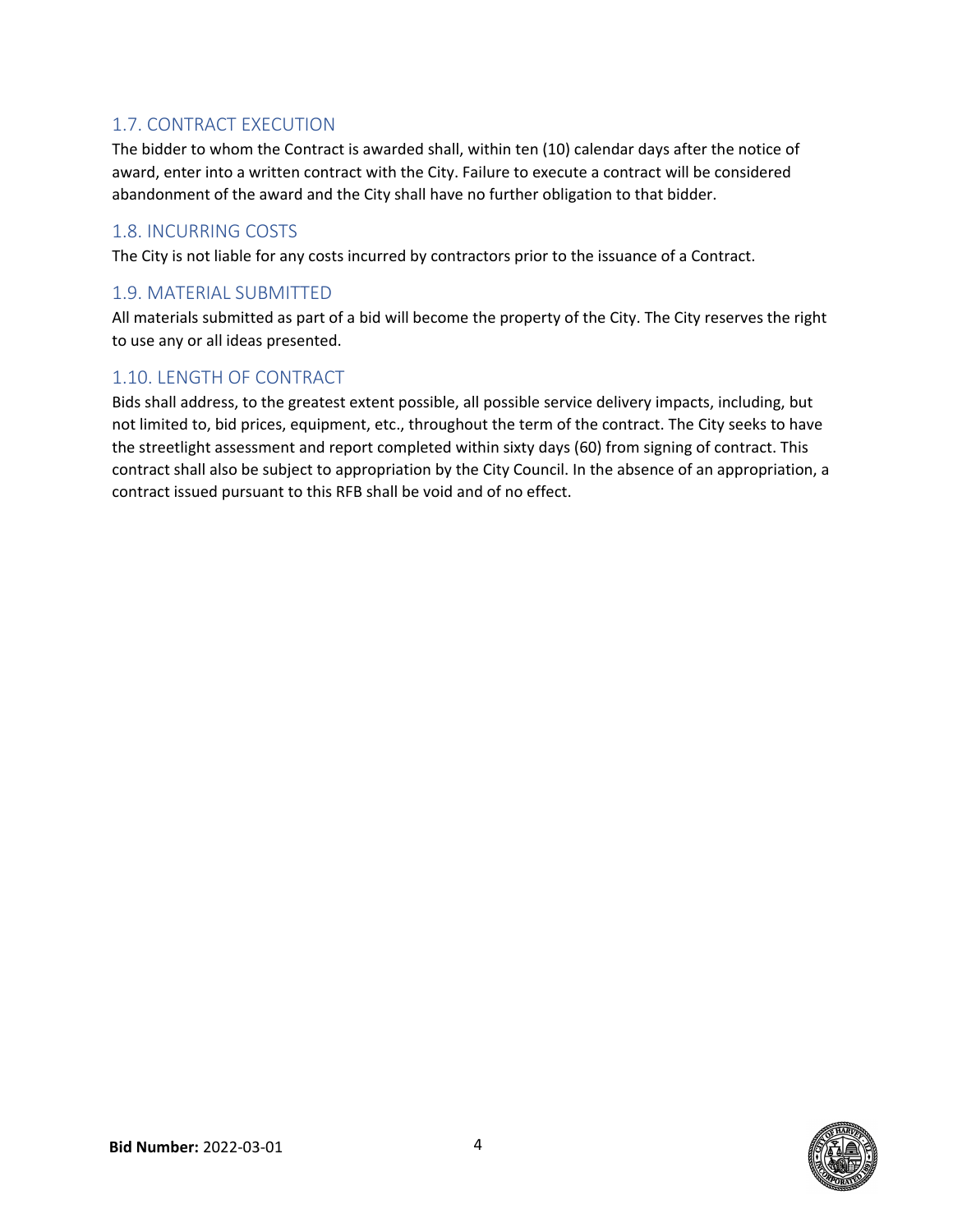### **2. BID SPECIFICATIONS**

#### 2.1. DEFINITIONS

"Bids" – shall be defined as an announcement of terms indicating what items are needed to complete a project.

"Bidders" – shall be defined as any person(s) or company that attempts to meet the terms of the bid.

"City" – shall mean the City of Harvey.

"Contract" – shall mean the contract between the City and the Successful Bidder

"Successful Bidders" – shall be defined as the bidder who is chosen by the City Council to enter into a contract with the City.

These definitions are meant as guides for understanding and are not binding explanations.

#### 2.2. PROJECT NARRATIVE

The City of Harvey is requesting bids from qualified contractors to complete an assessment of a, approximately 625 streetlights. **Appendix A** is a Location Map of the streetlights. **Appendix B** contains the addresses of the streetlights. The information gathered as part of the assessment will be used as part of the second phase of this project to fully illuminate these corridors and provide the City of Harvey with an updated database of its electrical infrastructure. Due to several unknown factors as part of this project, it is acceptable for this project will be performed on a Time & Materials basis. Funding for this project will be from existing TIF and MFT funds. City of Harvey is wiling to pay a deposit prior to beginning of work, which will be negotiated prior to entering into a Contract.

#### 2.3. SCOPE OF WORK

The Scope of Work for this project is as follows:

- Streetlight Assessment
	- $\circ$  Visual inspection of each streetlight in the evening to determine if the light is on, off, or flickering
	- o Documentation of any observed streetlight damage
	- o Document any labels on the poles identifying ownership or service source
	- o Photograph of each streetlight
	- o Trace wiring from each streetlight to its control cabinet and provide a line diagram of this.
	- o Test voltage at the pole closest to control cabinet
		- $\blacksquare$  Voltage = yes;
			- Check voltage on the line side of the fuse
		- Voltage = no;
			- Visually inspect splices at current and upstream pole
			- Test cable between current and upstream pole
	- $\circ$  If Voltage to the pole is confirmed, then check photocell and check luminaire
- Control Cabinet Assessment
	- o Document locations of all control cabinets
	- o Documentation of any observed cabinet damage



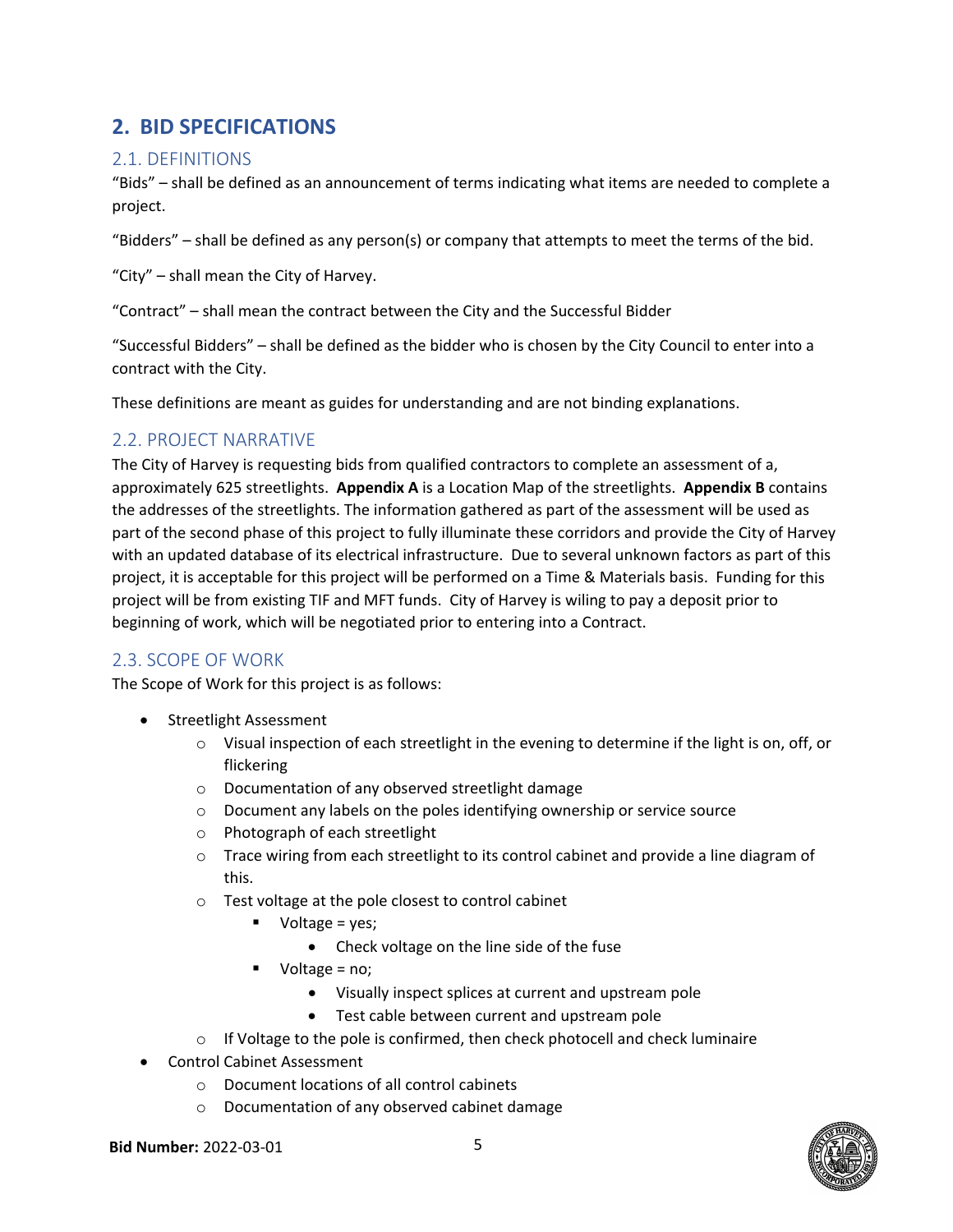- o Photograph of each control cabinet
- o Check main breaker status
	- Reset tripped breaker
	- **•** Cycle breaker
- o Test for voltage on incoming and outgoing feed
- GIS Database and spreadsheet with information obtained from the field assessment for each Streetlight and Control Cabinet
- Assessment Report summarizing findings and recommended solution(s) to illuminate a streetlight or group of streetlights
- Cost Estimate for repairs to be implemented

#### 2.4. QUALIFICATIONS

A detailed description of the primary contact's background, as well as the bidder's background and previous experience shall be included with the proposal. Background information and experience shall also be submitted for all key personnel that will be working with the City. In the event that portions of the work are to be subcontracted or a joint affiliation utilized, details of such affiliation shall be furnished along with the same information as required for the bidder.

#### 2.5. PROPOSAL REQUIREMENTS

A response to this RFB must outline in detail the manner in which they would work with the City to fulfill City's needs. A complete proposal will include the following:

- **Cover Letter.** Cover letter include a brief summary of the qualifications of the contractor.
- **Statement of Qualifications.** The bidders shall include a brief work history, titles of employees, and list experience;
- **Price Proposal.** Contract with the City of Harvey will be on a Time & Materials basis, however, Contractor must provide hourly rates of personnel, estimated number of total hours, and propose a Not to Exceed contract amount to complete all tasks described in the Scope of Work.
- **Assumptions.** Outline any assumptions made in the development of the RFB response.
- **Additional Information.** Other such information that is required for the City to evaluate the quality and completeness of the proposed project:
	- o Three (3) References: Please provide a list of at least three (3) professional references for whom the contractor has or is currently providing similar services. Please include the contact person's name, company or firm, and telephone number and email address for the contact.
	- $\circ$  Legal Actions: Please provide a list of any pending litigation in which the bidder may experience significant financial settlement and include a brief description of the reason for legal action. If no legal action is pending, include a section in the proposal marked "Legal Actions – None."
	- o Conflict of Interest: Provide information regarding any potential conflict of interest. Failure to reveal any potential conflict of interest at the time of proposal may represent a breach of contract, subject to penalties as appropriate.

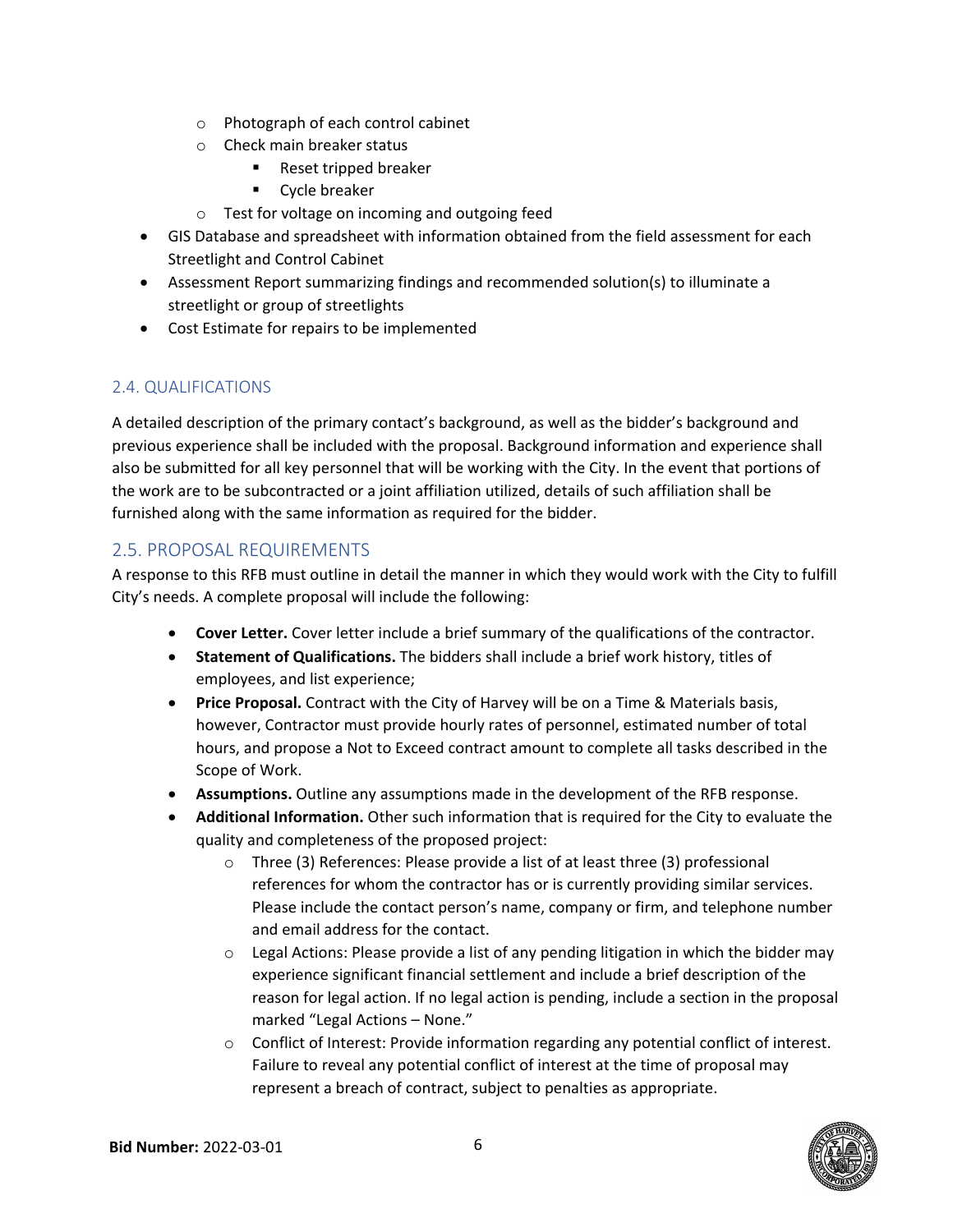- $\circ$  Statement concerning amount of anticipated participation by MBE/WBE firms as contractor or subcontractor in project, what steps Bidder has taken to secure MBE/WBE participation as per the requirements of the MBE/WBE county ordinance, and whether Bidder will seek a waiver to exempt Bidder from complying with MBE/WBE county policy.
- $\circ$  Statement concerning efforts that have been or will be taken to recruit and hire local workers to meet project needs, if any.
- o Certificate of Insurance: To include general liability and errors and omissions. Bidder must list City of Harvey, Illinois as an additional insured party upon successful contract.
- o Certificate of Good Standing (Corporation) or Certificate of Existence (Limited Liability Company) issued by the Illinois Secretary of State (If Respondent is a joint venture, a Certificate of Good Standing or Certificate of Existence, as applicable, must be submitted for each entity comprising the joint venture.)

Prior to entering into a Contract with the City of Harvey, Contractor will be required to furnish appropriate professional licensure to the City.

#### 2.6. ASSIGNMENTS OF SUBCONTRACTING

The Successful Bidder shall not assign, subcontract or otherwise transfer its duties and/or obligations under this proposal, without prior written consent of the City. If the bidder anticipates that it will need to subcontract its duties in order to fulfill the Contract requirements, that information must be disclosed in the Bidder's response.

#### 2.7. FAIR EMPLOYMENT PRACTICES

The Successful Bidder agrees to not discriminate against any employee or applicant for employment, to be hired in the performance of the contract with respect to hire, tenure, term, conditions or privileges of employment, or any other matter directly or indirectly related to employment, because of sex, race, color, religion, nation origin, ancestry, handicap or any other basis prohibited by State or Federal law or regulations.

#### 2.8. PREVAILING WAGES

As applicable when this Contract calls for the construction of a "public work", within the meaning of the Illinois Prevailing Wage Act, 820 ILCS 130/.01 et. seq. ("the Act"), then the Act requires all contractors and subcontractors to pay laborers, workers and mechanics performing services on public works projects no less than "prevailing rate of wages", defined as hourly cash wages plus fringe benefits, in the county where the work is performed. The Contractor is solely responsible to ascertaining the current and applicable Prevailing Wages for the work; and determining, and complying with, all other applicable provisions of Illinois statutes pursuant to this section. For information regarding current prevailing wage rates, please refer to the Illinois Department of Labor's website at:

http://www.state.il.us/agency/idol/rates.HTM. All contractors and subcontractors rendering services under this Contract must comply with all requirements of the Act, including but not limited to, all wage notice and benefits, posting and record keeping duties. The Contractor should contact the Illinois Department of Labor, if there is uncertainty as to the application of prevailing wages for the Work. By executing this Contract the Contractor acknowledges that it has received written notice from the City of Harvey pursuant to the Act that, as applicable, not less than the prevailing wages as found by the City of

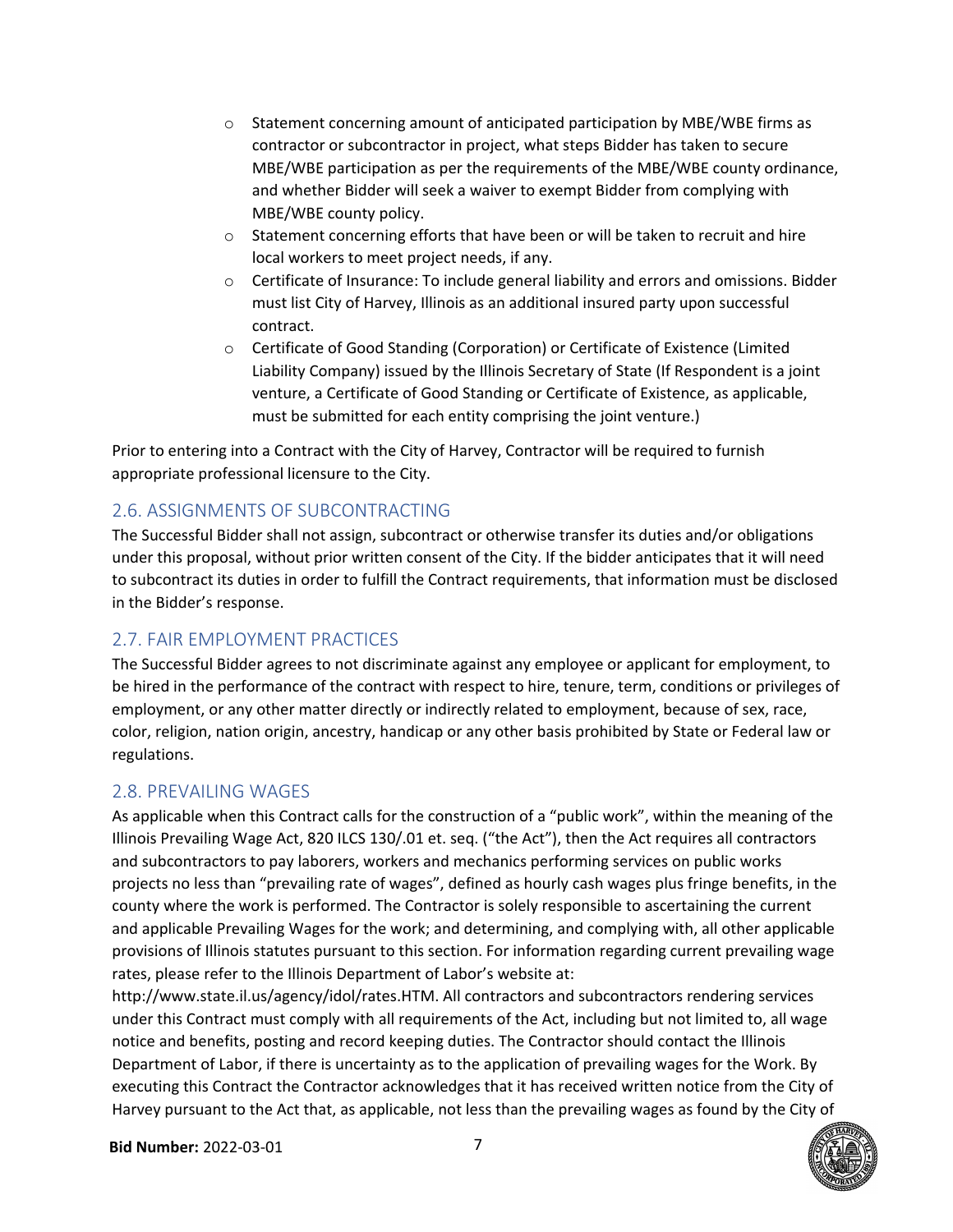Harvey or The Department of Labor or determined by the court on review shall be paid to all laborers, workers and mechanics performing the Work.

#### 2.9. CONTRACTOR'S PAYMENT OF TAXES, PERMITS, ETC.

The Successful Bidder shall be solely responsible for:

- A) Payment of wages to its work force in compliance with all Federal and State laws, including the Federal and State Wage and Hour laws.
- B) Payment of any and all FICA, unemployment contributions and other payroll‐related taxes or contributions required to be paid by the Successful Bidder under State and Federal law.
- C) Payment of all applicable Federal, State, or Municipal taxes, charges or permit fees, whether now in force or subsequently enacted.
- D) Payment of any and all suppliers, merchants, or vendors from whom the Successful Bidder obtains items and materials related to the contract.

The Successful Bidder shall indemnify and hold the City harmless from all claims arising from the foregoing payment obligations of the Successful Bidder.

#### 2.10. DAMAGE TO PERSONS OR PROPERTY

The Successful Bidder also accepts sole responsibility for any damage to any person or damage to public or private property resulting from their performance of the work, whether based on negligence or any other legal or equitable claim.

The Successful Bidder will protect, defend, and hold harmless the City from any and all damage, claim, liability, or expenses whatsoever, or any amounts paid in compromise there of arising out of or connected with the performance of this contract, including those related to the Successful Bidder's (or its subcontractors') negligence.

#### 2.11. INSURANCE

The Contractor shall procure and maintain for the duration of the contract insurance against claims for injuries to persons or damages to property which may arise from, or in connection with the performance of the Work by the Contractor, his agents, representatives, employees or subcontractors.

Coverage shall be at least as broad as:

- Insurance Service Office Commercial General Liability occurrence form CG 0001 (Ed. 11/85).
- Insurance Service Office Business Auto Liability coverage form number CA 0001 (Ed. 10/90), Symbol 01 "Any Auto" or Business Auto Liability coverage form number CA 0001 (Ed. 1/87) and endorsement CA 0029 (Ed. 2/88) changes in Business Auto and Truckers coverage forms: Insured Contract.
- Workers' Compensation as required by the Labor Code of the State of Illinois and Employers' Liability Insurance.

Contractor shall maintain limits no less than:

 Commercial General Liability: \$1,000,000 combined single limit per occurrence for bodily injury, personal injury and property damage. The general aggregate shall be twice the required

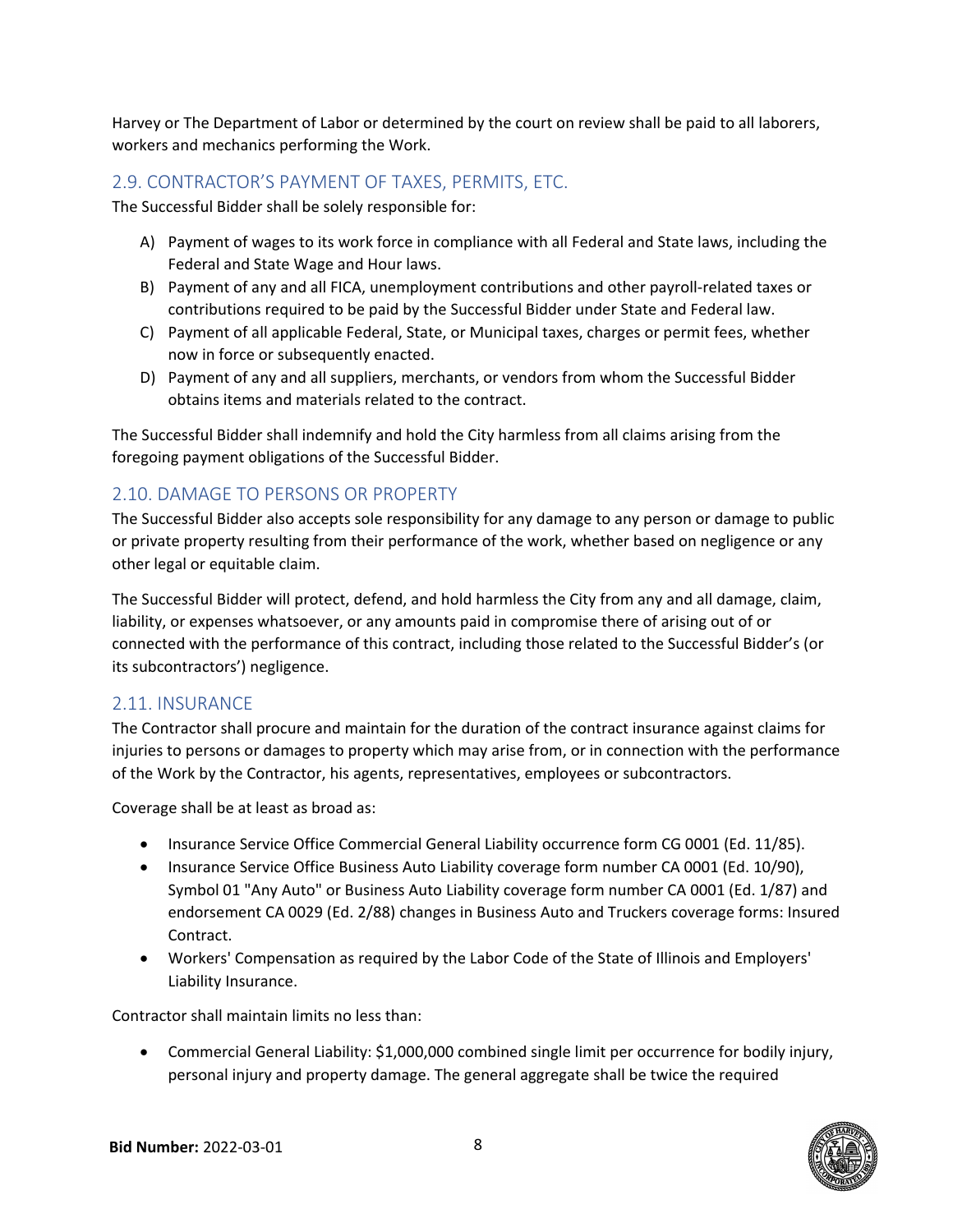occurrence limit. Minimum General Aggregate shall be no less than \$2,000,000 or a project/contract specific aggregate of \$1,000,000.

- Business Automobile Liability: \$1,000,000 combined single limit per accident for bodily injury and property damage.
- Workers' Compensation and Employers' Liability: Workers' Compensation coverage with statutory limits and Employers' Liability limits of \$1,000,000 per accident.

Any deductibles or self‐insured retentions must be declared to and approved by the City. At the option of the City, either: the insurer shall reduce or eliminate such deductibles or self‐insured retentions as respects the City of Harvey, its officials, agents, employees and volunteers; or the Contractor shall procure a bond guaranteeing payment of losses and related investigation, claim administration and defense expenses.

The policies are to contain, or be endorsed to contain, the following provisions: The City of Harvey, its officials, agents, employees and volunteers are to be covered as insured's in respect to liability arising out of activities performed by or on behalf of the Contractor; products and completed operations of the Contractor; premises owned, leased or used by the Contractor; or automobiles owned, leased, hired or borrowed by the Contractor. The coverage shall contain no special limitations on the scope of protection afforded to the City of Harvey, its officials, agents, employees and volunteers. The Contractor's insurance coverage shall be primary as respects the City of Harvey, its officials, agents, employees and volunteers. Any insurance or self‐insurance maintained by the City of Harvey, its officials, agents, employees and volunteers shall be excess of Contractor's insurance and shall not contribute with it.

Any failure to comply with reporting provisions of the policies shall not affect coverage provided to City of Harvey, its officials, agents, employees and volunteers.

The Contractor shall furnish the City with certificates of insurance naming the City of Harvey, its officials, agents, employees and volunteers as additional insured, and with original endorsements affecting coverage required by this clause. The certificates and endorsements for each insurance policy are to be signed by a person authorized by that insurer to bind coverage on its behalf. The certificates and endorsements shall be submitted to, approved by the City before any of the Work commences. The City reserves the right to request full certified copies of the insurance policies and endorsements.

An Additional Insured Endorsement providing coverage to the City of Harvey, its officials, agents, employees and volunteers shall also be furnished to the City.

#### 2.12. CERTIFICATIONS OF INSURANCE

Included in bid package, Bidders shall provide to the City complete certificates of insurance to meet the above requirements. Policies shall be endorsed to provide the City at least 30 days written notice of reduction, cancellation or intent not to renew coverages as called for above. If insurance is canceled, reduced, non-renewed or otherwise is not in effect to the minimum required coverage, the Successful Bidder must cease work on this bid.

The Successful Bidder shall provide the City with a copy of its required insurance policies and certificates of insurance as described above. If the Successful Bidder does not provide such materials in the time provided for, the Successful Bidder will be disqualified and the bid will be awarded to the next lowest bidder or in the creation of a new request for bids.

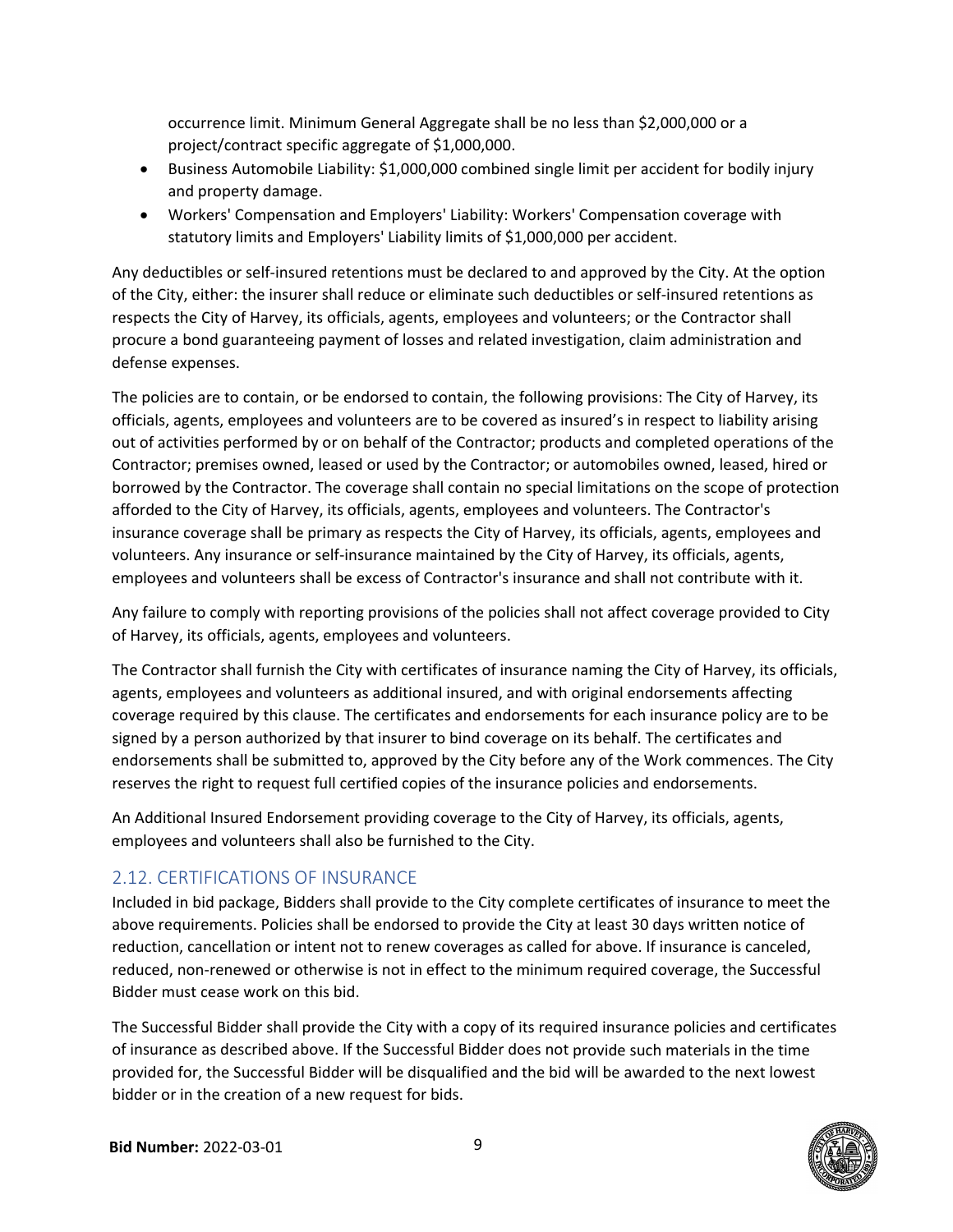#### 2.13. QUALITY OF SERVICE

The City expects the Successful Bidder to maintain all equipment in a clean and well‐operating fashion, with special consideration for proper maintenance and care of all elements, items and equipment mentioned in this document. The Successful Bidder will operate in a professional manner and keep all noise and other nuisances to a minimum at all times while under contract with the City. The City is looking to inconvenience the public as little as possible, considering the service Successful Bidder is providing. The Successful Bidder shall file all documents outlined in this RFB in a timely and well‐ organized manner.

#### 2.14. OPERATION OF VEHICLES

The Successful Bidder shall operate all company vehicles in a manner so as to not impede traffic flow on City streets. Company vehicles are not to be left unattended for any reason except for emergencies or in the actual performance of the job. When a vehicle is left unattended for the actual performance of the job, it shall be according to all City Codes and ordinance in place at that time.

#### 2.15. SUPPORT FACILITIES

Successful Bidder shall have an available office with sufficient staff and communications facilities to assure ready accessibility and prompt response to the needs of the City.

#### 2.16. BREACH OF CONTRACT AND CITY'S RIGHT TO TERMINATE CONTRACT

In the event that any of the provisions of this bid and/or resulting contract are breached by the Successful Bidder, the City shall give written notice to the Successful Bidder of the breach or pattern of behavior that constitutes the breach and allow the Successful Bidder to resolve the breach or pattern of behavior that constitutes the breach within ten (10) calendar days of Successful Bidder's receipt of notice. If the breach or pattern of behavior is not resolved, then the City Administrator of the City of Harvey shall have the right to cancel any contract by sending written notice to the Successful Bidder of the cancellation.

If the Successful Bidder should be judged bankrupt, if it should make a general assignment for the benefit of its creditors, if a receiver should be appointed on account of its insolvency, if it should persistently or repeatedly refuse to supply enough labor, materials and/or equipment to meet the scope of work of the contract, if it should persistently disregard laws of the State of Illinois and/or ordinances of the City, or if it fails to comply and fulfill its obligations under any provision of the contract resulting from its bid, the City may, without prejudice to any other right or remedy, terminate the contract immediately.

If the Successful Bidder fails to perform or complete the demolition and clean‐up of the residential building as agreed or otherwise breaches its duties under this bid or the resulting contract, the Successful Bidder shall be responsible for any and all costs the City incurs in obtaining satisfactory performance of the project and/or litigation costs and attorneys fees to enforce its rights under the bid and this contract. Such relief shall be in addition to any other legal and equitable remedies available to the City.

#### 2.17. CITY'S RIGHT TO MODIFY CONTRACT

The City reserves the right to negotiate with the Successful Bidder for a change in terms of the contract during the term of the contract and to make adjustments relative to the implementation of a change